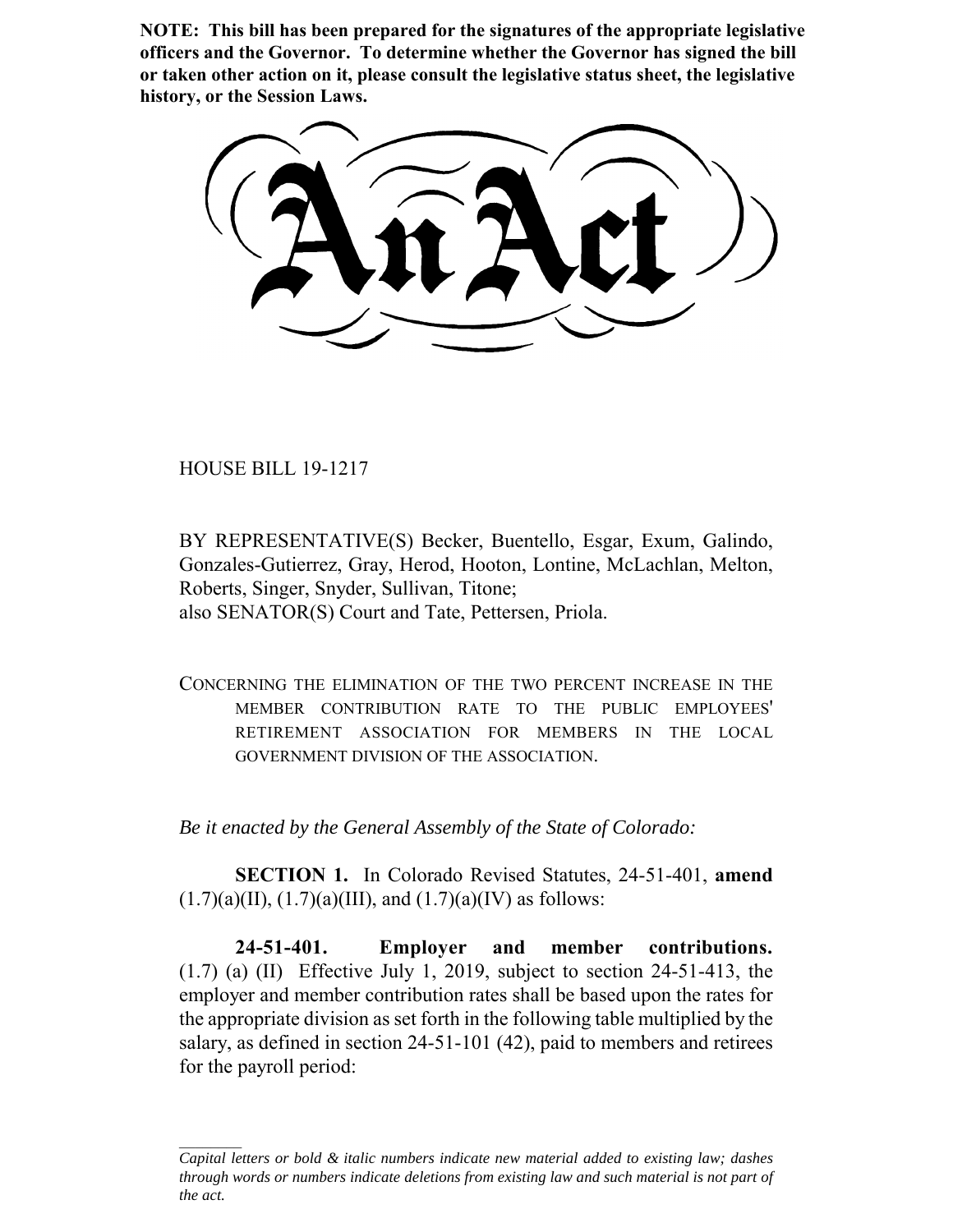## **TABLE B CONTRIBUTION RATES**

| <b>Division</b><br><b>State</b> | <b>Membership</b><br>All Members<br>Except | <b>Employer Rate</b><br>10.4% | <b>Member Rate</b><br>8.75% |
|---------------------------------|--------------------------------------------|-------------------------------|-----------------------------|
|                                 | <b>State Troopers</b>                      | 13.1%                         | 10.75%                      |
| School                          | All Members                                | $10.4\%$                      | 8.75%                       |
| Local                           | Government All Members                     | 10.0%                         | 8.75% 8.0%                  |
| Judicial                        | All Members                                | 13.91%                        | 8.75%                       |
| <b>DPS</b>                      | All Members                                | 10.4%                         | 8.75%                       |

(III) Effective July 1, 2020, subject to section 24-51-413, the employer and member contribution rates shall be based upon the rates for the appropriate division as set forth in the following table multiplied by the salary, as defined in section 24-51-101 (42), paid to members and retirees for the payroll period:

## **TABLE C CONTRIBUTION RATES**

| <b>Division</b><br><b>State</b> | <b>Membership</b><br>All Members<br>Except | <b>Employer Rate</b><br>10.4% | <b>Member Rate</b><br>9.5% |
|---------------------------------|--------------------------------------------|-------------------------------|----------------------------|
|                                 | <b>State Troopers</b>                      | 13.1%                         | 11.5%                      |
| School                          | All Members                                | $10.4\%$                      | $9.5\%$                    |
| Local                           | Government All Members                     | 10.0%                         | $9.5\%$ 8.0%               |
| Judicial                        | All Members                                | 13.91%                        | 9.5%                       |
| <b>DPS</b>                      | All Members                                | 10.4%                         | 9.5%                       |

PAGE 2-HOUSE BILL 19-1217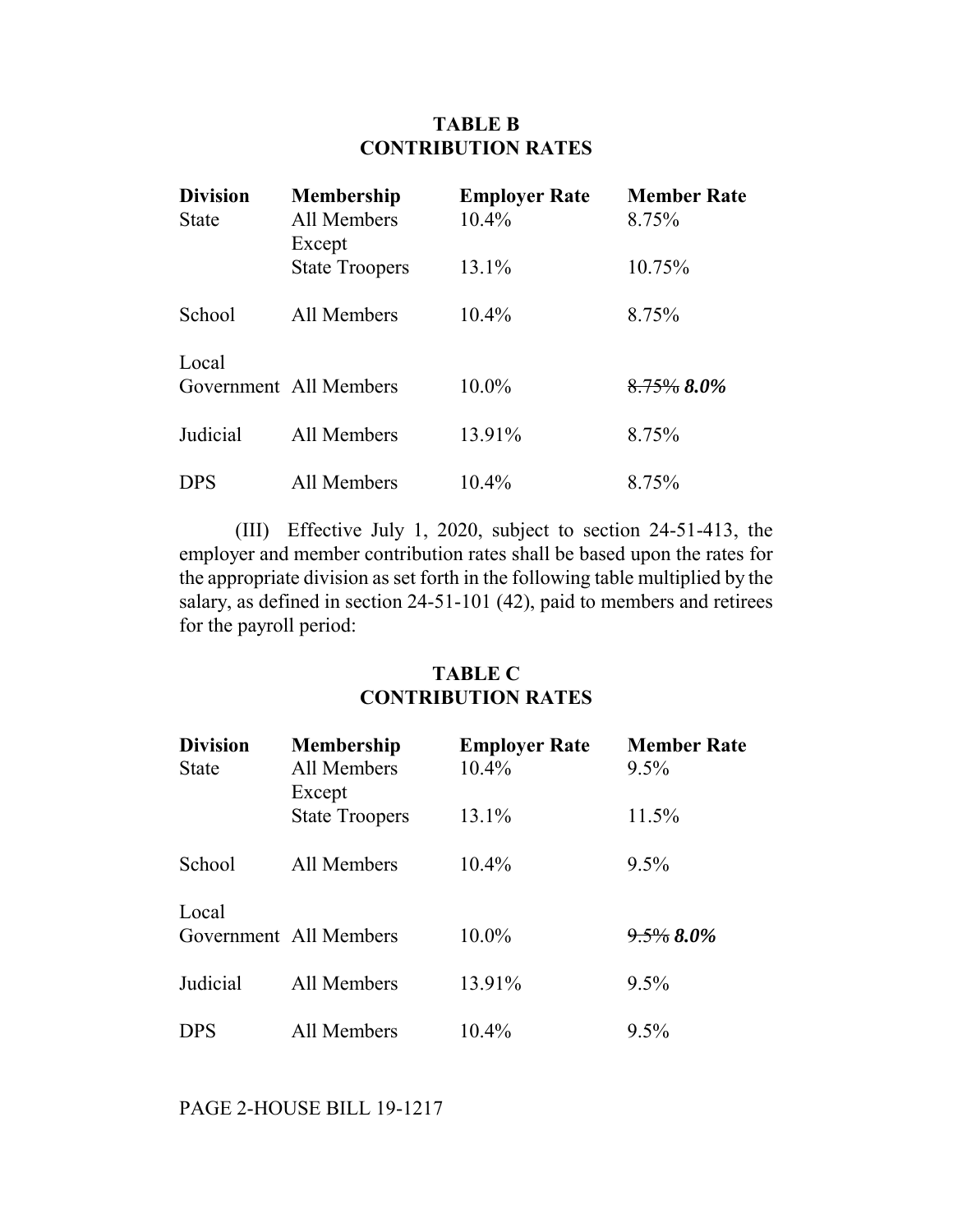(IV) Effective July 1, 2021, subject to section 24-51-413, the employer and member contribution rates shall be based upon the rates for the appropriate division as set forth in the following table multiplied by the salary, as defined in section 24-51-101 (42), paid to members and retirees for the payroll period:

## **TABLE D CONTRIBUTION RATES**

| <b>Division</b><br><b>State</b> | <b>Membership</b><br>All Members<br>Except | <b>Employer Rate</b><br>10.4% | <b>Member Rate</b><br>10.0% |
|---------------------------------|--------------------------------------------|-------------------------------|-----------------------------|
|                                 | <b>State Troopers</b>                      | 13.1%                         | 12.0%                       |
| School                          | All Members                                | $10.4\%$                      | $10.0\%$                    |
| Local                           | Government All Members                     | 10.0%                         | $10.0\%$ 8.0%               |
| Judicial                        | All Members                                | 13.91%                        | 10.0%                       |
| <b>DPS</b>                      | All Members                                | 10.4%                         | $10.0\%$                    |

**SECTION 2. Safety clause.** The general assembly hereby finds,

## PAGE 3-HOUSE BILL 19-1217